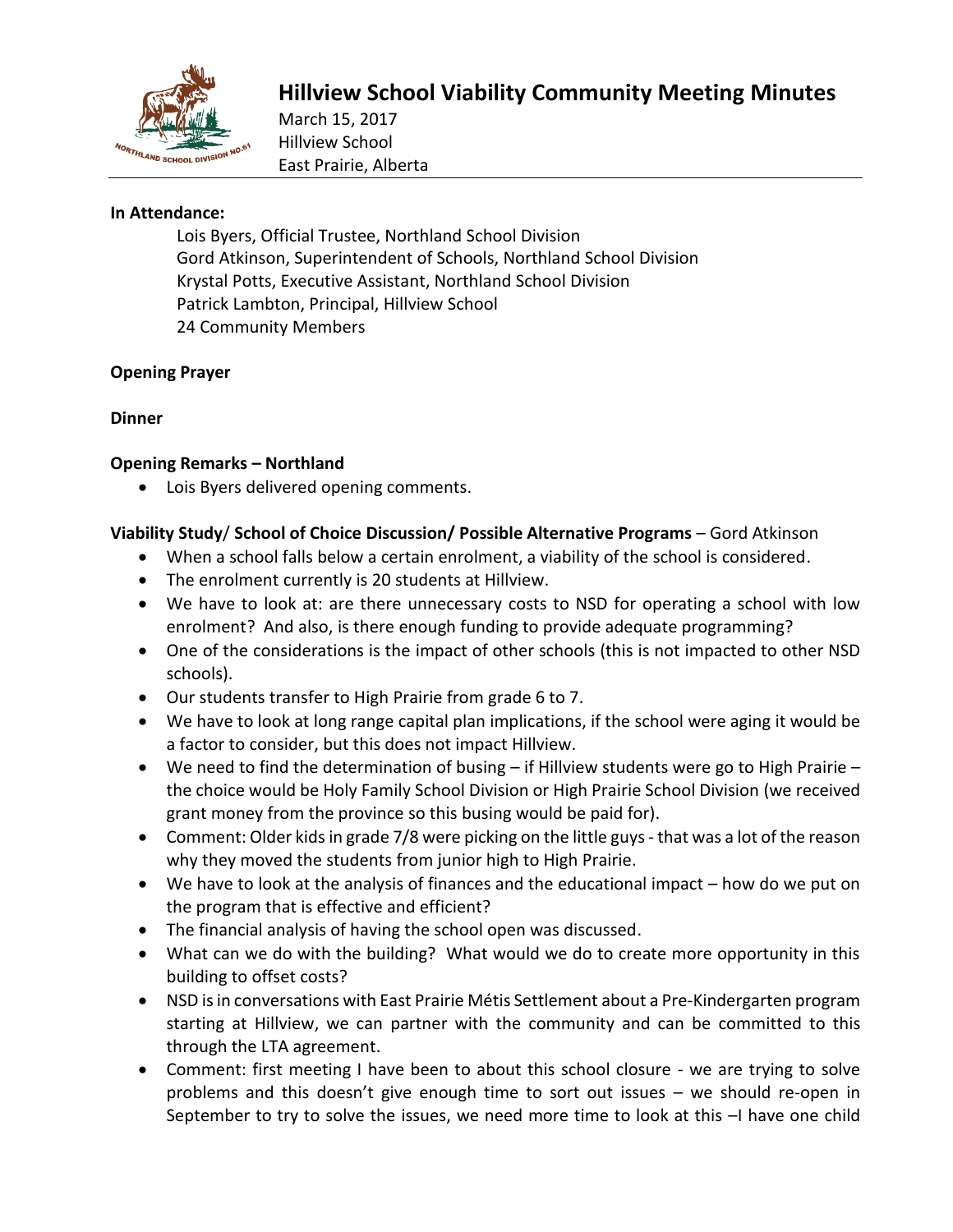attend here and would like him to finish grade 6 (he's in grade 3) – if we close it down we will not solve the problem, we shouldn't close it down, we need to solve the problems.

- We offer a service in the community but parents make the final choice of where their kids go to school.
- Comment: I've been on the board since 2001, my children went to school in Kinuso, we are a sports family. For them to be on the bus each day, it affected their academics, their ability to do sports – I wish this school was here when I had them in school.
- Comment: I sat on the board before this school was open, the issue was that students didn't like the long bus ride.
- Comment: I worked in High Prairie and regarding confidentiality there, there isn't any. There is a lot of prejudice, Native kids put in special ed class immediately, there were kids with head lice sent home and embarrassed, or put in the corner in front to everybody.
- The educational results for the school are not where we want them to be, the province tests 10,000's of students and we have a handful of children who have individual needs, it is hard to compete against those big numbers.
- Comment: Keep in mind that the ones that are older, they might run into issues down the road, might change their mind about going to High Prairie – give them time to see if they run into any issues.
- We are going to try to improve the quality of education at the school.
- Comment: parental involvement is a give in. If you want your child to be success you have to take time with them and work with the school and principal and teacher. Unfortunately there are a lot of social problems – addiction, poverty –and there is not enough emphasis on student achievement.
- Comment: There are times I am at home with my little guy and I'm tired and don't want to read to him or help with his homework– I'm not going to turn around and blame the school for everything.
- Attendance was discussed: if you have 80% attendance every year by the time you reach grade 10 you will have missed a full 2 years of school.
- Hillview School has an average of 80-81% attendance.
- Comment: one of the children that left the school he was bullied, over time people that worked here had kids in the school and they acted like they owned the school. There is gossip and things said at home. Kids hear things at home and they carry that with them. There are people in the community trying to get rid of staff here.
- Comment: my little guy came home and told me that his teacher told him he should go to school in High Prairie –like, if you're going to have an attitude like that.....
- Comment: I think having combined classrooms plays a huge role in our kids' education by the time they get to grade 7 they are so far behind.
- Combined classrooms can be successful if they are implemented correctly.
- Comment: But they haven't been here. It is attractive to parents to take their kids to High Prairie because they have single teacher per grade and every classroom has a TA.
- Comment: If you are coded and have special needs they have a worker for them, not a TA or SA. There is too much for too little here at Hillview.
- Comment: there is a student that moved here in grade 4, they were teaching what he learned in grade 2 in Edmonton.
- Question: if we solve the issues in the community and bring their children back here, what would the classroom sizes look like that?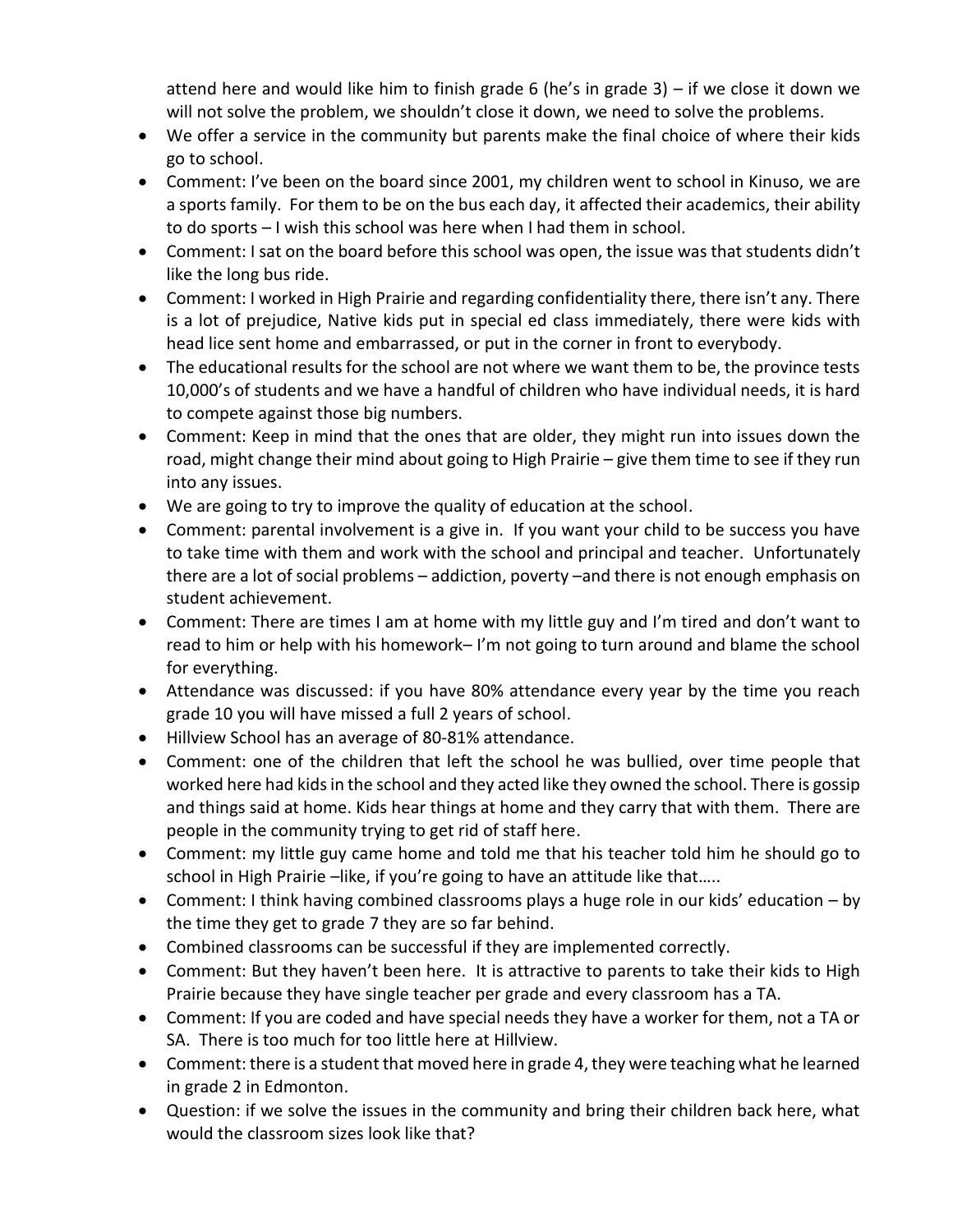- $\bullet$  If we had 40 students, there would be some combined classes such as 1-2, 2-3, etc.
- The ratio should be 1 teacher to 17 students we would need 100 students in here to have single classes.
- Question: what kind of training do teachers have in other communities?
- The Teaching Quality Standard (TQS) and Principal Quality Standard (PQS) is all changing to address the teaching quality standards across Alberta.
- We have a First Nation, Métis, and Inuit department that focuses on language and culture training for the Cree language instructors.
- We need to look at what is culturally relevant for each community, what is specific for East Prairie Métis Settlement?
- Question: How many Métis teachers do we have?
- Not sure of the number.
- Question: how about if we tried all Métis teachers here at East Prairie?
- We will always try to put the best teacher into the school how they fit into the community is also a piece to consider but the best teacher for the job is picked.
- Comment: what happened to me in Kikino was that I was not comfortable there because the teacher was white.
- Comment: I drive my grandchildren to school every day to High Prairie. I take them there because of the quality of education they don't receive at this school, I can see the difference. I have 3 grandkids that need one on one special services (speech, ADHD). When he was here they knew he needed help but I was told Northland does not give enough money here because we didn't have enough kids. Northland is taking money away – why is it we are always in the red? Why are our marks so low? I was given the excuse that there are only 5 kids here so that is why. No, that's not right.
- Question: why is the teacher turnover so high? It affects the students when there is turnover, we get good quality teachers then they move on.
- Comment: I'm not saying that all kids are doing bad, but specialized care is not provided by the time they get to grade 7 they are illiterate, and their social interactions are not there.
- When you were told that special services don't come here who told you? That was when Sally was the principal. (Explained that the model does not work that way).
- Go to your student's schools website and look for their achievement results report on their FNMI results – you will find the vast majority are the same across the province.
- Comment: a focus of the local school board was combined classrooms. We were told they didn't focus on grade 5 and 6. We hashed it out over and over again. Student success has always been the focus, we always had an open door policy. We always asked people to come meet with the board and they didn't come to the board.
- Question: what about funding for students who want to attend catholic school? You are outright refused if you want to go to Catholic school and it is not offered here – isn't it cited somewhere about the religion of students?
- We are a public school in a public school division, we follow the School Act. It is not in the School Act to offer religion, some schools have chosen (in other jurisdiction) and it can be in the school via locally developed courses, but not necessary to the curriculum.
- Question: why doesn't NSD pay to send the kids K-6 Catholic school?
- That is the parents' choice. The Alberta government gives you the choice to attend any school you want, but the government neglected to say transportation and cost is included. They do not provide funding to any school district for students to attend school of choice –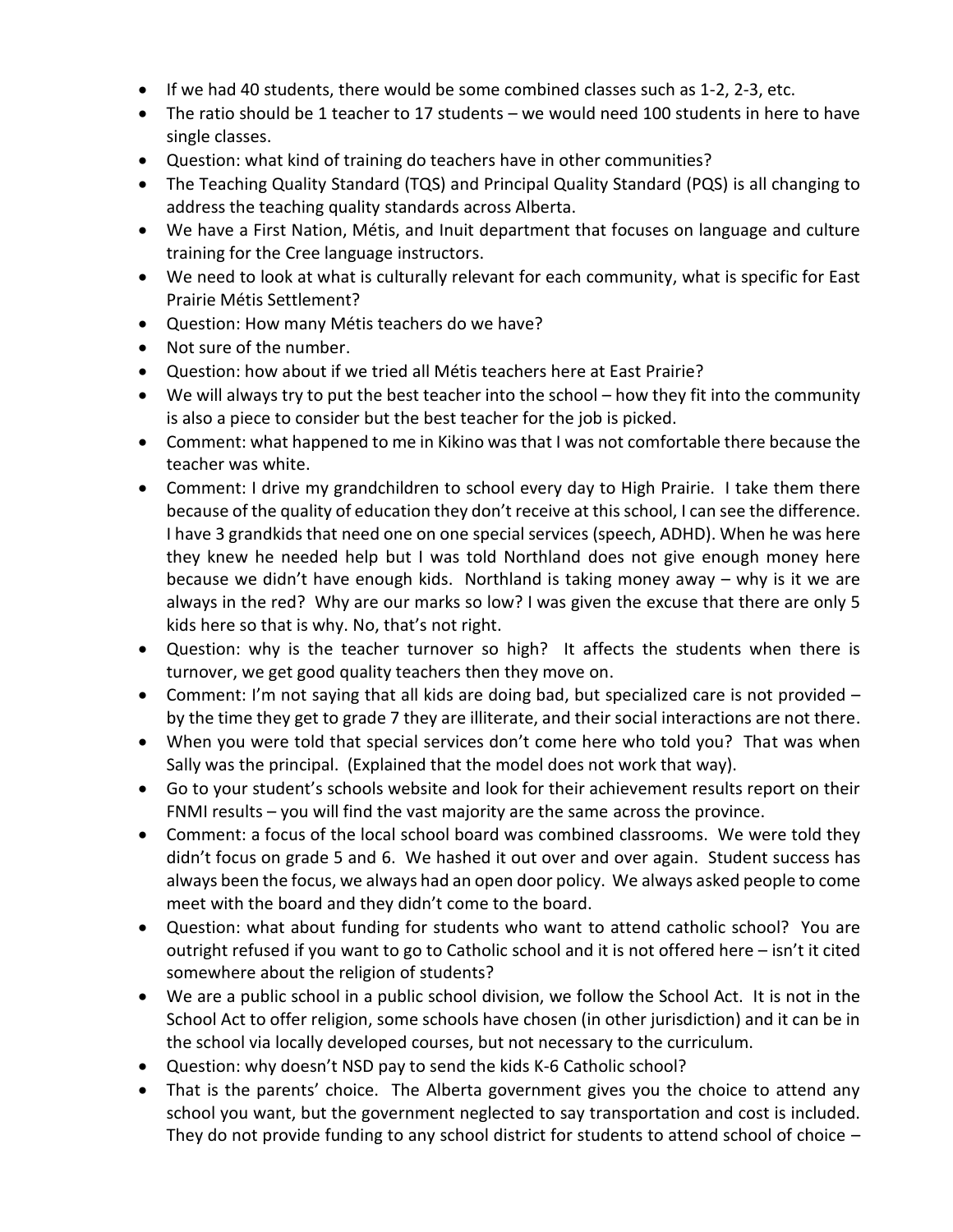no school offers school of choice. We send students to High Prairie in grade 7 because it is a designated school, the system works that way.

- Comment: I don't understand this meeting. We're supposed to be solving these problems where nothing was solved before and now we're trying to close down the school. These should have been dealt with already. It doesn't make any sense, this meeting.
- This is part of a process to know what the problems are to make a decision we need to hear those stories in order to make a decision.
- Comment: just fix the problems and open the doors in September. If the community thinks the problems can be fixed and we fix the problems then I'm hearing we can keep it open.
- Comment: can't we test run for a year or two?
- $\bullet$  The trigger is the enrolment we are here due to low enrolment numbers.
- Comment: we didn't solve anything yet, why are we closing the doors?
- Are there any new students starting next year? As far as we know, all anecdotal, there are 3 starting next year but will not start here, just 1 or 2 might start here.
- Question: you can see in the history of enrolment it was going down years before, why didn't NSD come here and say why aren't you bringing your kids here? You can see the steady decline, why didn't you come earlier to find out and meet with the community?
- As we learn we are modifying and changing things. We put into the Corporate Board motion stipulations that are not in usual school closure motions. We are asking why are people choosing to go elsewhere? What are the problems? We put more in the motion so we can have discussions.
- Comment: since 2001 we've had community engagement sessions in this community. We never had buy into the LTA. There were times we had meetings at the community hall and no one would show up, we would turn around and have to go home. We have transient families because there are not enough jobs or housing. It is hard to keep people here.
- Comment: I have 3 boys, I pulled them out of Hillview at the end of September. One son is still struggling, he hated school because he didn't know anything. Now since he's been in High Prairie he wants to get up and go to school.
- We have started transitioning for students with Holy Family and High Prairie to help grade 6 into grade 7. There are 4 school transitioning times for students where academics drop off (grade 6 into 7, grade 9 into 10 etc). But if they transition 4 times to other schools they will not achieve the same level of success as a student transitioning grades within the same school.
- Comment: Community members transition in and out all the time here for work. Stability is so important, it does have an impact on students.
- Question: How come we can't keep teachers? Why do they leave? Do they tell you why?
- We want stability, we want to have teachers and students stay here. Currently we are engaged in a study at the U of S on exactly this – when a person exits they can tell us their reasons.
- Question: if moms want to help out is there an option to provide training?
- We need that kind of programming assistants can take schooling to become more and more qualified and help in the classroom.
- If someone wants to be an EA then become a teacher, we are designing a way to do that, we are promoting a bachelor of Education at U of C right now – community based education, where you do not have to leave your home to go to school.
- What are those things to suggest to us to make it better? What are some of the solutions?